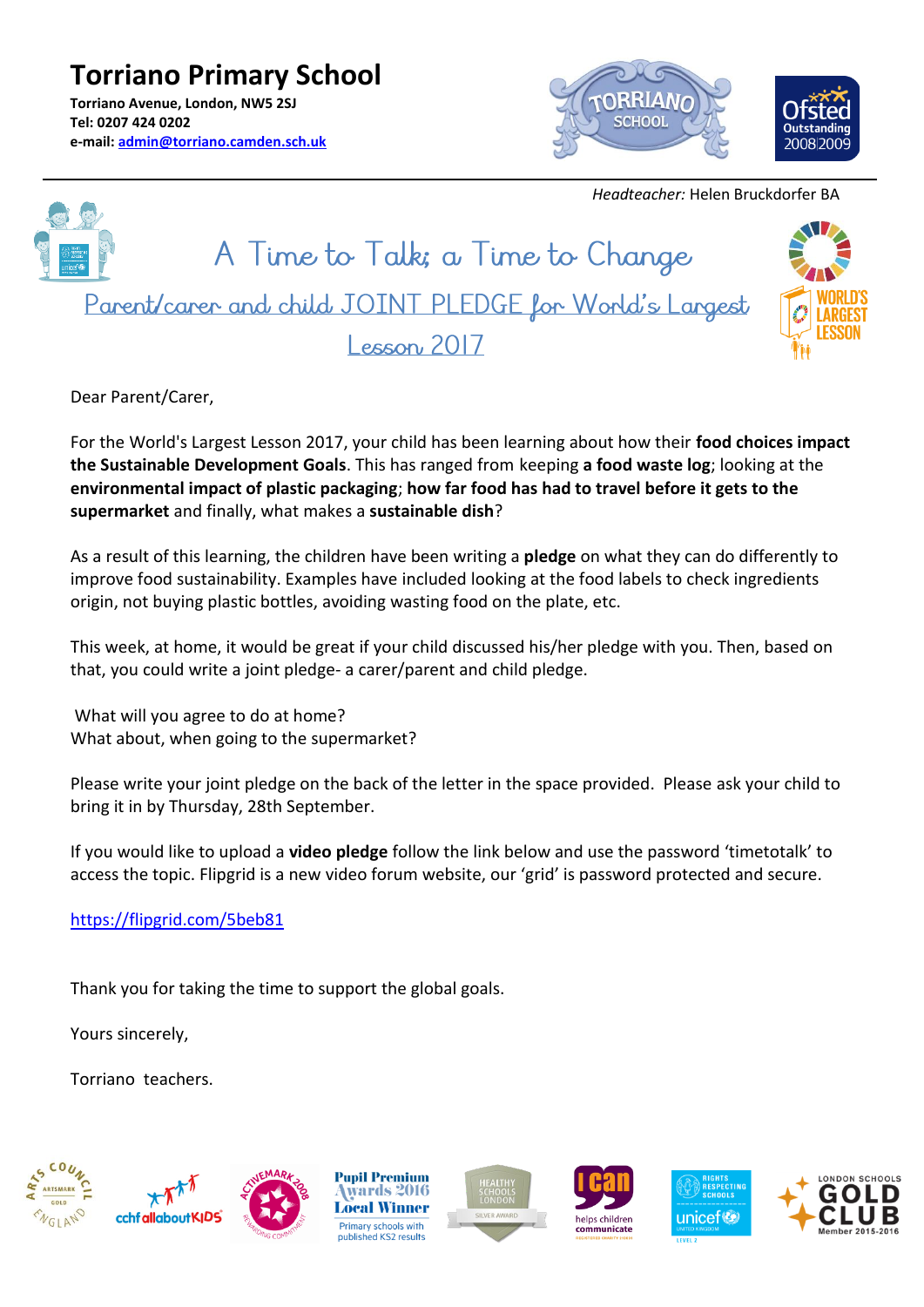







**Pupil Premium<br>Awards 2016<br>Local Winner** Primary schools with<br>published KS2 results